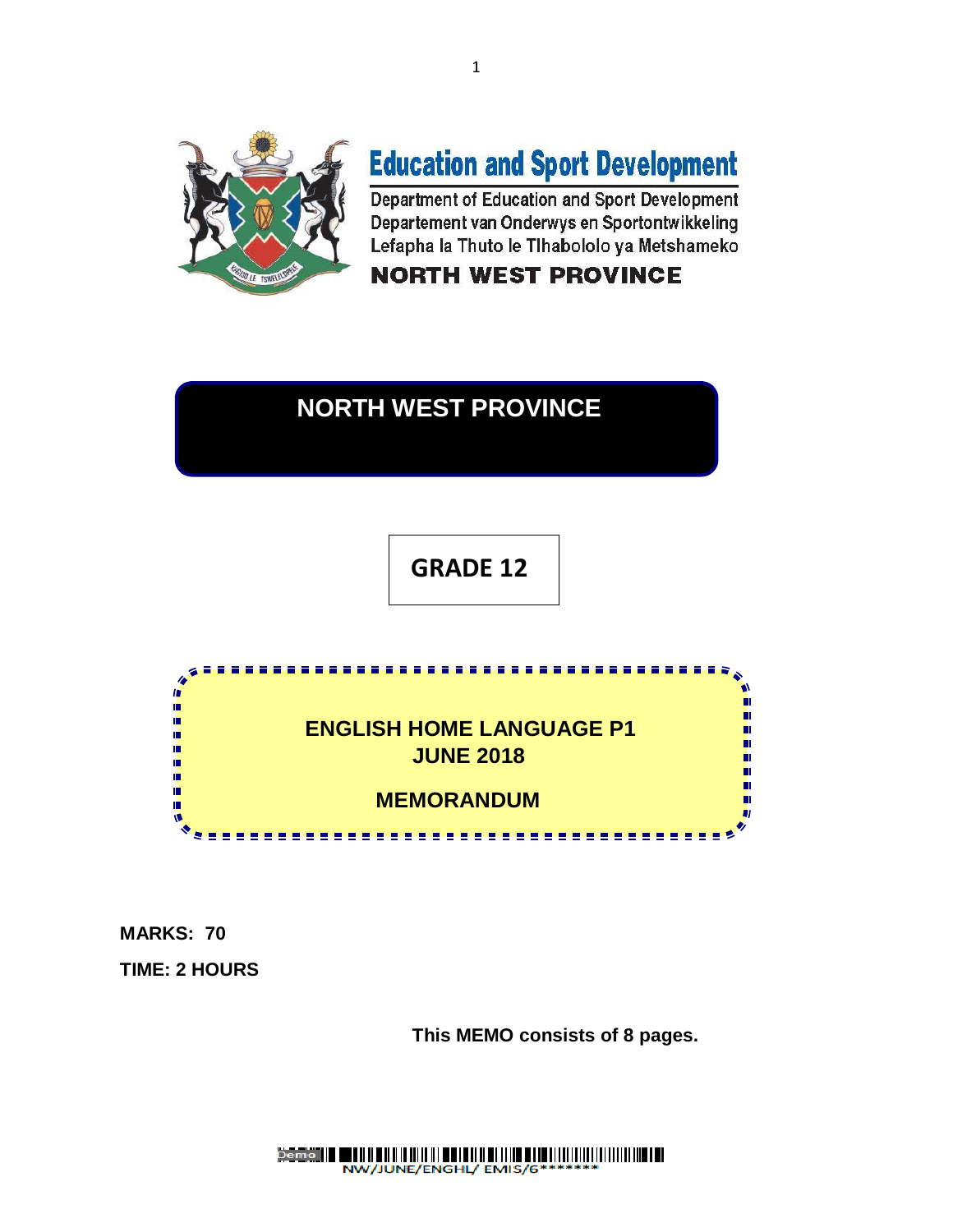#### **NOTE:**

- This marking memorandum is intended as a guide for markers.
- It is by no means prescriptive or exhaustive.
- Candidates' responses should be considered on merit.
- Answers should be assessed holistically and points awarded where applicable.
- The memorandum should be discussed before the commencement of marking.

# **INSTRUCTIONS TO MARKERS**

#### **Marking the comprehension**

- Because the focus is on understanding, incorrect spelling and language errors in responses should NOT be penalized, unless such errors change the meaning or understanding. Errors must still be indicated.
- If a candidate uses words from a language other than the one being examined, disregard those words, and if the answer still makes sense, do not penalize. However, if a word from another language is used in a text and required in an answer, this will be acceptable.
- For **open-ended questions**, no marks should be awarded for YES/NO or AGREE/DISAGREE. The reason/substantiation/motivation is what should be considered.
- No marks should be awarded for TRUE/FALSE or FACT/OPINION questions. The reason/substantiation/motivation is what should be considered.
- When one-word answers are required and the candidate gives a whole sentence, mark correct **provided** that the correct word is **underlined/highlighted**.
- When two/three facts/points are required and a range is given, mark **only** the first two/three.
- Accept dialectical variations.
- For multiple-choice questions, accept BOTH the letter corresponding with the correct answer AND the answer written out in full.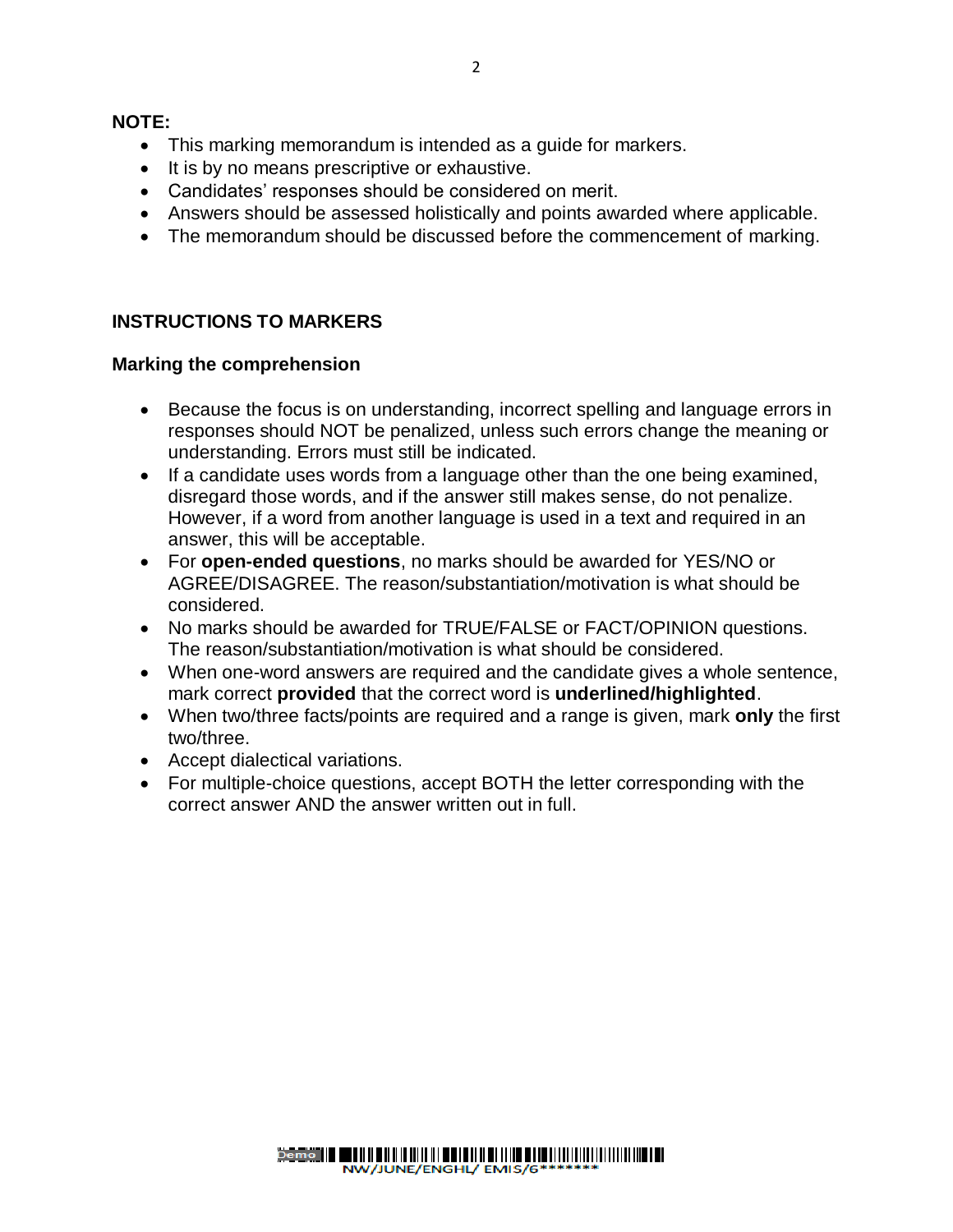# **SECTION A: COMPREHENSION**

# **QUESTION 1: READING FOR MEANING AND UNDERSTANDING**

| No.  | <b>Suggested answer</b>                                                                                                                                                                       | <b>Mark</b>    | Level          |
|------|-----------------------------------------------------------------------------------------------------------------------------------------------------------------------------------------------|----------------|----------------|
| 1.1  | "meteoric rise"                                                                                                                                                                               |                |                |
| 1.2  | Dazzling → bright, impressive, successful, skillful, brilliant,<br>exceptional $\sqrt{}$                                                                                                      | $\overline{2}$ | $\overline{3}$ |
|      | Street poet $\rightarrow$ lyrics of rap music rhyme and his topics cover the<br>life on the street / the issues ordinary people have to deal with $\sqrt{}$                                   |                |                |
| 1.3  | His first album was a huge success. $\sqrt{ }$ People eagerly awaited<br>his second release with the hope of it being another masterpiece.                                                    | 2              | 2              |
| 1.4  | His music covers wide subject material $\sqrt{ }$ and showcases a<br>diverse array of musical and artistic genres $\sqrt{ }$                                                                  | 2              | 3              |
| 1.5  | 1. They wish to show that the analysis of the lyrics of rap artists<br>(Lamar) $\sqrt{ }$                                                                                                     | 1              | $\mathbf 1$    |
| 1.6  | Genetic risk factors $\sqrt{}$ and environmental factors $\sqrt{}$                                                                                                                            | $\overline{2}$ | $rac{3}{2}$    |
| 1.7  | The cover of his first album is a picture of his grandfather and<br>uncles drinking beer. $\sqrt{}$ He grew up around people who were<br>dependant on alcohol. $\sqrt{(any 1}$ of the 3)      | 1              |                |
| 1.8  | Cognitive distortions $\sqrt{ }$ , black and white thinking/thinking in<br>absolutes $\sqrt{ }$ , negative bias $\sqrt{ }$ [any 2]                                                            | $\overline{2}$ | $\mathbf 1$    |
| 1.9  | Resilience factors for the resolution $\sqrt{ }$<br>prevention of depression $\sqrt{ }$<br>suicidal thoughts. $\sqrt{ }$                                                                      | 3              | $\overline{2}$ |
| 1.10 | Internal locus of control $\sqrt{ }$ The belief that you can control the<br>events around you is empowering / gives you confidence to face<br>any situation. $\sqrt{}$                        | $\overline{2}$ | 3              |
|      | <b>OR</b>                                                                                                                                                                                     |                |                |
|      | Religion $\sqrt{ }$ God protects you from harm / heals your broken spirit<br>/ uplifts your soul $\sqrt{}$                                                                                    |                |                |
|      | [1 mark for factor and 1 mark for appropriate explanation]                                                                                                                                    | $\overline{2}$ |                |
| 1.11 | Yes. Knowledge gained through this venture enables quality<br>mental-health care $\sqrt{ }$ and provides a pathway for youth to self-<br>discovery $\sqrt{}$                                  |                | 3              |
| 1.12 | Figure 1. $\sqrt{ }$ He orders figure 2 to get back to work. $\sqrt{ }$                                                                                                                       | $\overline{2}$ | $\mathbf{1}$   |
| 1.13 | No. He knows he cannot carry a tune / his music is hurtful to the<br>ear $\sqrt{ }$ It can be used as a threat / leverage to make people<br>productive / cut their tea break short. $\sqrt{}$ | $\overline{2}$ | 3              |
| 1.14 | Figure 2 seems surprised / annoyed. $\sqrt{ }$ Firstly at being<br>reprimanded $\sqrt{ }$ and secondly at the irony of the threat. $\sqrt{ }$                                                 | 3              | 5              |
| 1.15 | Text B supports Text A.<br>Both texts are about music. Text B illustrates how music can<br>influence behaviour.<br><b>OR</b>                                                                  | 3              | 4              |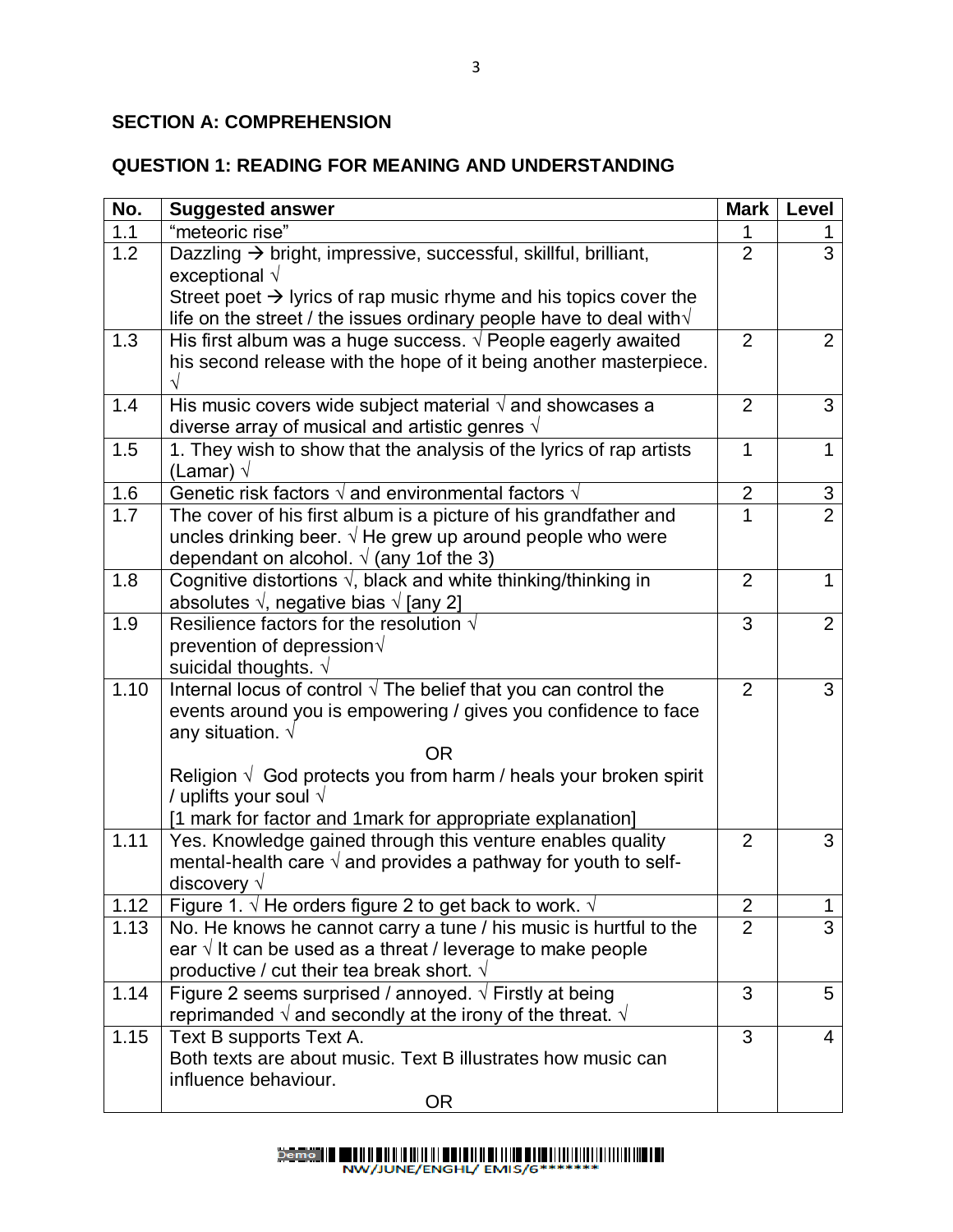| Text B contradicts text A<br>Text A explains how music helps to understand behaviour not<br>cause behaviour. Text B has nothing to do with Kendrick Lamar.<br>[Mark globally. Learners must clearly state if text supports or<br>contradicts. Award 0 if not stated] |  |    |
|----------------------------------------------------------------------------------------------------------------------------------------------------------------------------------------------------------------------------------------------------------------------|--|----|
| <b>TOTAL SECTION A:</b>                                                                                                                                                                                                                                              |  | 30 |

| Level 1           | Level 2           | Level 3 | Level 4 | Level 5 |     |
|-------------------|-------------------|---------|---------|---------|-----|
| (1)               | $\left( 2\right)$ | (2)     | (2)     | (3)     |     |
|                   |                   | '2)     | (3)     |         |     |
| $\mathbf{2}$      | 3)                | '2)     |         |         |     |
| $\left( 2\right)$ |                   | (2)     |         |         |     |
|                   |                   | (2)     |         |         |     |
|                   |                   | (2)     |         |         |     |
| 6                 | 6                 | 12      | 3       | 3       | 30  |
|                   | 12                | 12      |         | 6       | 30  |
|                   | 40                | 40      |         | 20      | 100 |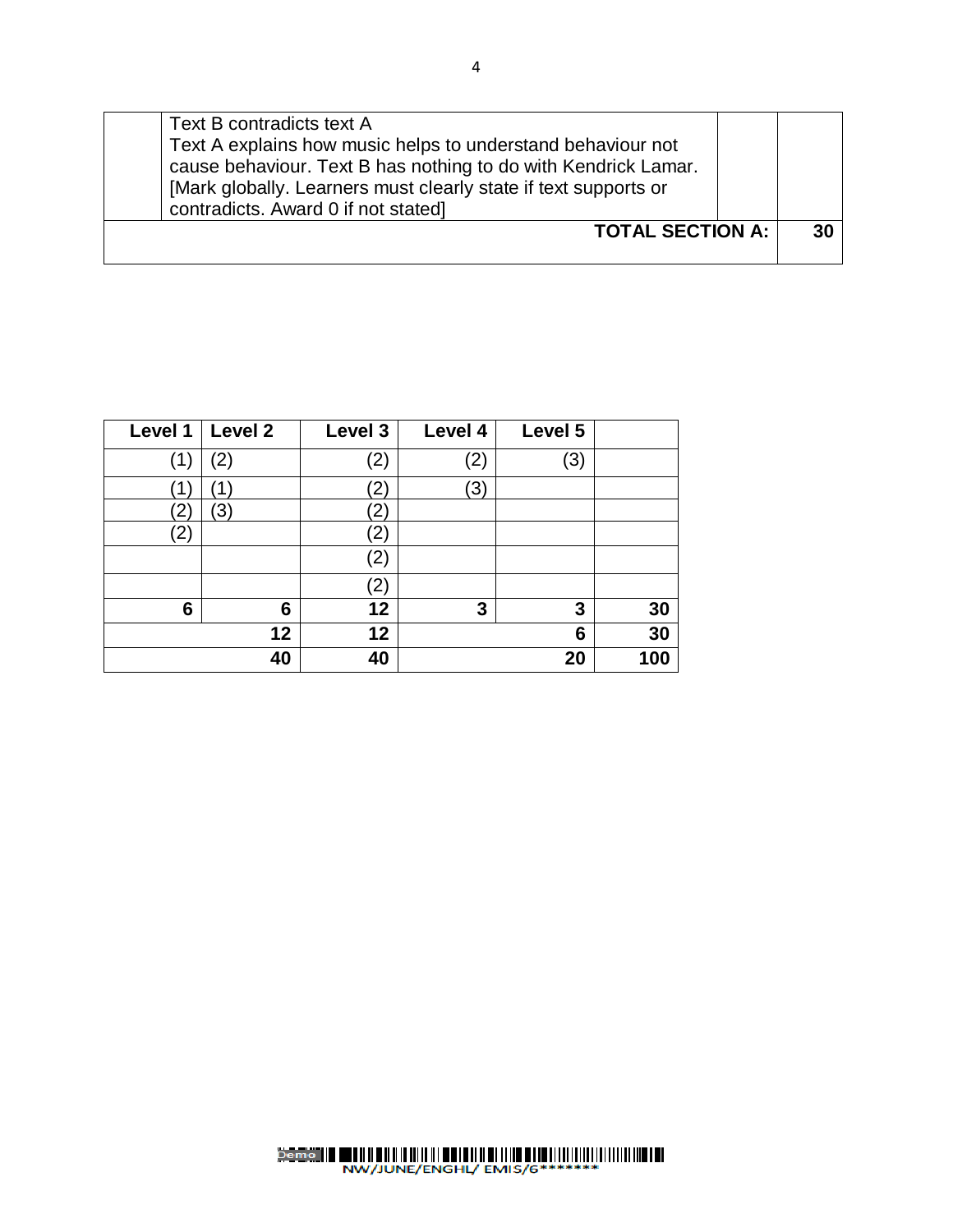#### **SECTION B: SUMMARY**

#### **QUESTION 2: SUMMARISING IN YOUR OWN WORDS**

- Use the following main points that the candidates should include in the summary as a **guideline**.
- Any 7 valid points in paragraph-form are to be credited.
- Sentences and/or sentence fragments must be coherent.

| <b>QUOTATION</b>                        | No.            | <b>OWN WORDS</b>                        |
|-----------------------------------------|----------------|-----------------------------------------|
| "Songs usually build energy as they     |                | Songs build energy.                     |
| proceed."                               |                |                                         |
| "A song's chord progressions should     | 2              | The chords should progress from         |
| proceed from fragile to strong."        |                | fragile to strong.                      |
| "A song should show a steady            | 3              | The harmonic rhythm should be           |
| harmonic rhythm."                       |                | steady.                                 |
| "A song should show a strong            | 4              | A strong relationship between           |
| relationship between melodic shape,     |                | melodic shape, lyrics and chords        |
| lyrics and chords."                     |                | should be obvious.                      |
| "A song's chorus will feature the tonic | 5              | The tonic note and chord will be        |
| note and chord more often than the      |                | more prominent in the song's            |
| verse."                                 |                | chorus.                                 |
| "Chorus melodies usually sit higher in  | 6              | Chorus melodies are arranged            |
| pitch than verse melodies."             |                | higher in pitch than verse melodies.    |
| "Innovation sets you apart from         | $\overline{7}$ | Innovation makes a song writer          |
| other songwriters."                     |                | unique.                                 |
| " listeners need to feel that pleasant  | 8              | A sense of predictability is essential. |
| sense of predictability."               |                |                                         |

#### **PARAGRAPH FORM**

#### **NOTE:**

What follows is merely an example. It is not prescriptive and must be used carefully.

**Marking the summary of the summary** Songs build in energy. The chords should progress from fragile to strong while the harmonic rhythm should remain steady. A strong relationship between melodic shape, lyrics and chords should be obvious. The tonic note and chord will be more prominent in the song's chorus. Chorus melodies are arranged higher in pitch than verse melodies. Innovation makes a songwriter unique but a sense of predictability is essential.

[Words: 65]

The summary should be marked as follows: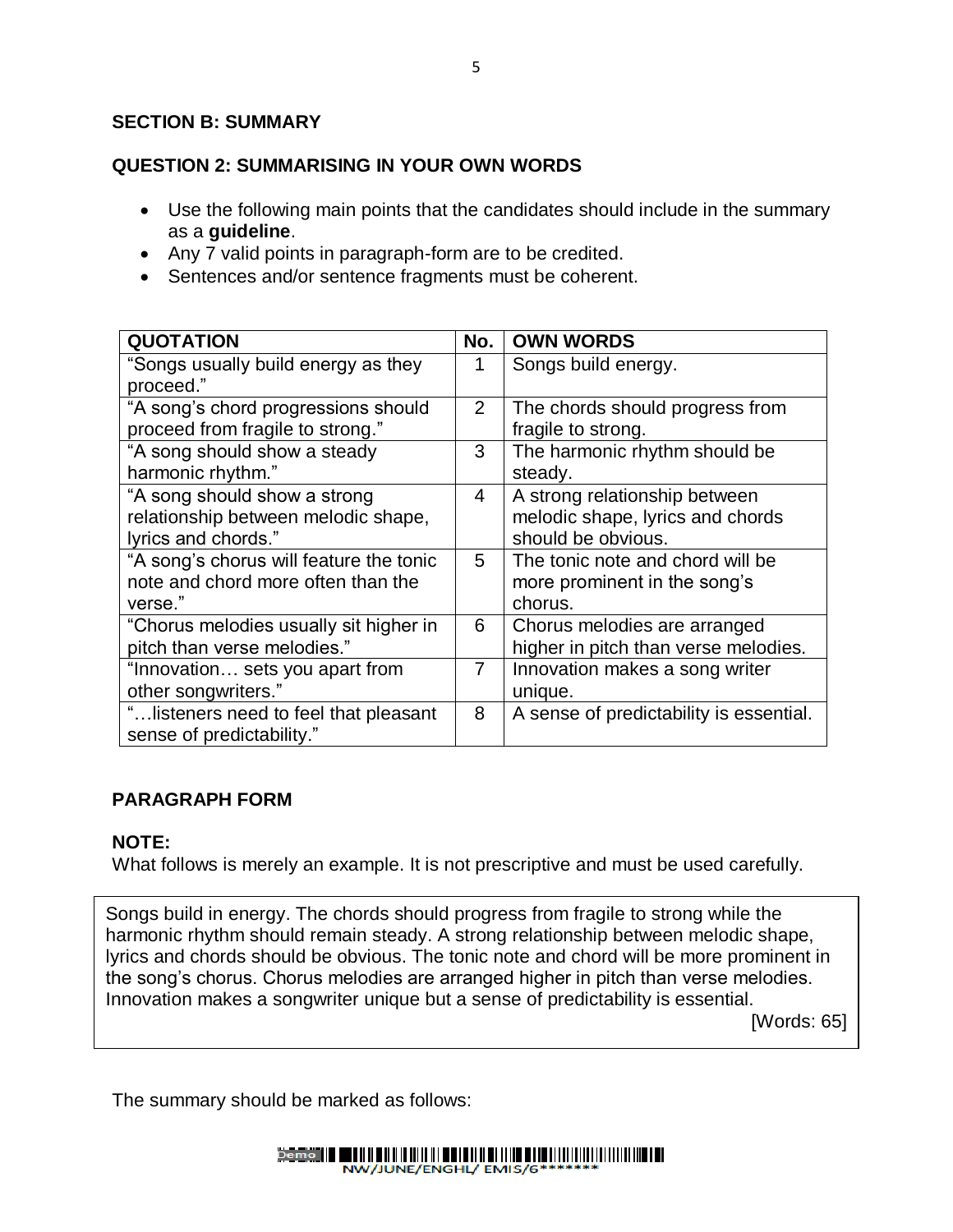#### **Mark allocation:**

- 7 marks for 7 points (1 mark per point)
- 3 marks for language
- Total marks: 10

#### **Distribution of language marks when candidate has not quoted verbatim:**

- $\bullet$  1 3 points correct: award 1 mark
- $\bullet$  4 5 points correct: award 2 marks
- $6 7$  points correct: award 3 marks

#### **Distribution of language marks when candidate has quoted verbatim:**

- $\bullet$  6 7 quotations: award no language mark.
- $\bullet$  1 5 quotations: award language 1 mark.

#### **NOTE:**

**Format:**

- If the summary is presented in the incorrect format, mark as follows:
	- $\circ$  If points are numbered, or every point is written in a new line, only mark the first point.
	- $\circ$  If a line or lines are left open in the summary, only mark up to last point before the open line.

#### **Word count:**

- Markers are required to verify the number of words used.
- Do not deduct any marks if the candidate fails to indicate the number of words used or the number of words used is indicated incorrectly.
- If the word limit is exceeded, read up to the last sentence above the stipulated upper limit and ignore the rest of the summary.
- Summaries that are short but contain all the required facts should not be penalized.

# **TOTAL SECTION B: 10**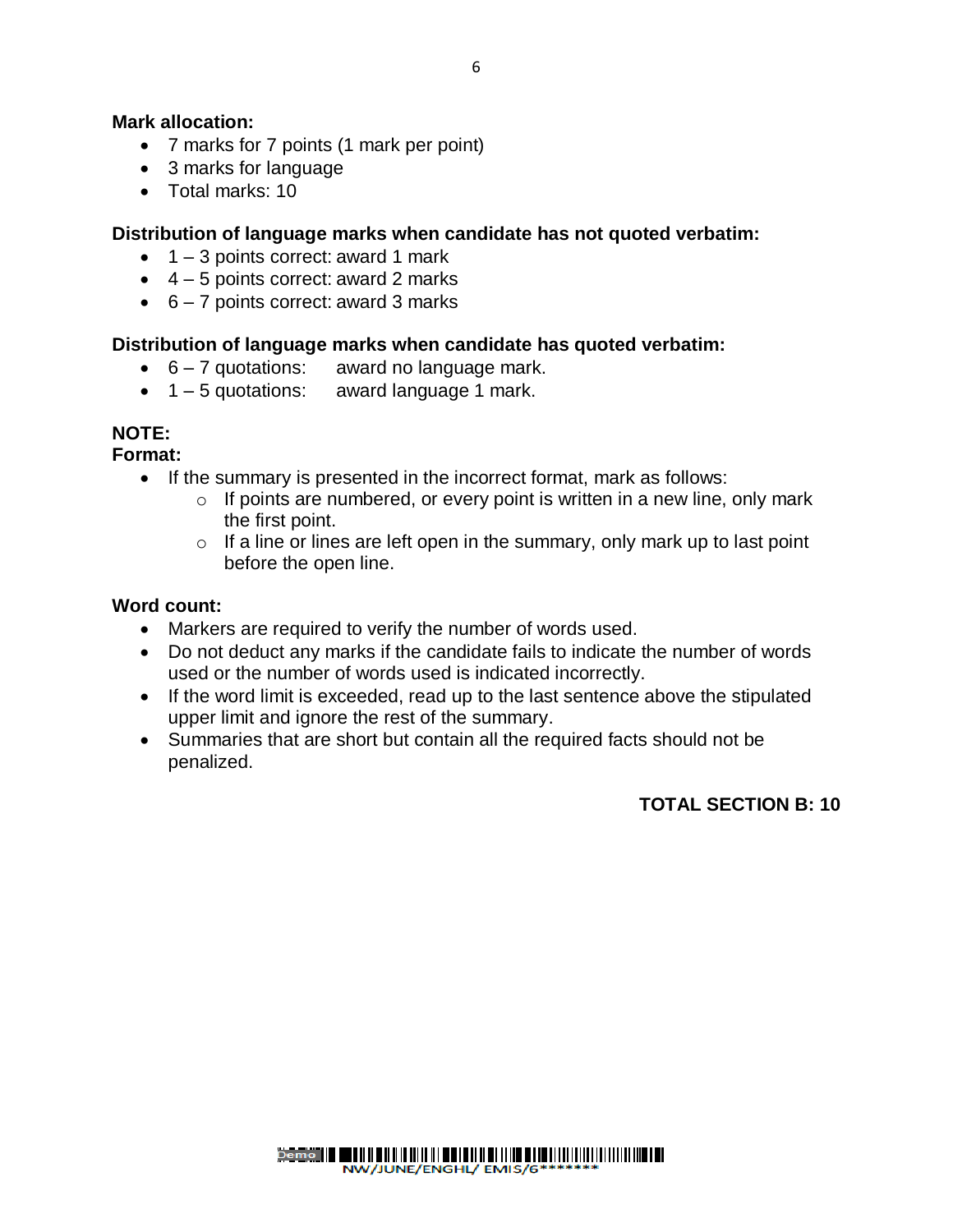# **SECTION C: LANGUAGE STRUCTURES AND CONVENTIONS**

### **Marking SECTION C**

- Spelling
	- o One-word answers must be marked correct even if the spelling is incorrect, unless the error changes the meaning of the word.
	- o In full-sentence answers, incorrect spelling should not be penalized if the error is in the language structure being tested.
	- o When an abbreviation is tested, the answer must be punctuated correctly.
- Sentence structures must be grammatically correct and given in full sentences / as per instruction.
- For multiple-choice questions, accept BOTH the letter corresponding to the correct answer AND/OR the answer written out in full as correct.

#### **QUESTION 3: ANALYSING ADVERTISING**

| No. | <b>Suggested answer</b>                                                                 | <b>Mark</b>    | Level  |
|-----|-----------------------------------------------------------------------------------------|----------------|--------|
| 3.1 | Music lovers / people who are interested in learning to play a                          |                |        |
|     | musical instrument                                                                      |                |        |
| 3.2 | "Hands-on fun" – actual involvement / practical experience that                         | $\overline{2}$ | 2/3    |
|     | promises to be enjoyable.                                                               |                |        |
|     | "FREE" – no cost / money involved. People love free things.                             |                |        |
|     | [Award 1 mark for quote and 1 mark for reason.]                                         |                |        |
| 3.3 | ALL AGES / WHOLE FAMILY - No exclusions / everyone                                      | $\overline{2}$ | 2/3    |
|     | welcome.                                                                                |                |        |
|     | Free musical gift for all participants! – The promise of a gift is very                 |                |        |
|     | alluring and creates positive expectations.                                             |                |        |
|     | Stop by anytime - Welcoming and inviting.                                               |                |        |
|     | [Award 1 mark for part of advertisement and 1 mark for                                  |                |        |
|     | persuasive appeal explained.]                                                           |                |        |
| 3.4 | Telephone number, physical address, e-mail address,                                     | 2              | 1      |
|     | GPS location [Any two.]                                                                 |                |        |
| 3.5 | Stars, music notes and images of musical instruments are very<br>eye-catching/striking. | 3              | 4/5    |
|     | Curvy font, bold lettering in different sizes and frames capture                        |                |        |
|     | attention.                                                                              |                |        |
|     | Use of exclamation marks creates emphasis.                                              |                |        |
|     | Rhetorical questions make the reader pause and think.                                   |                |        |
|     | [Mark globally. Two features mentioned and at least one                                 |                |        |
|     | discussed for full marks.]                                                              |                |        |
|     |                                                                                         |                | $[10]$ |